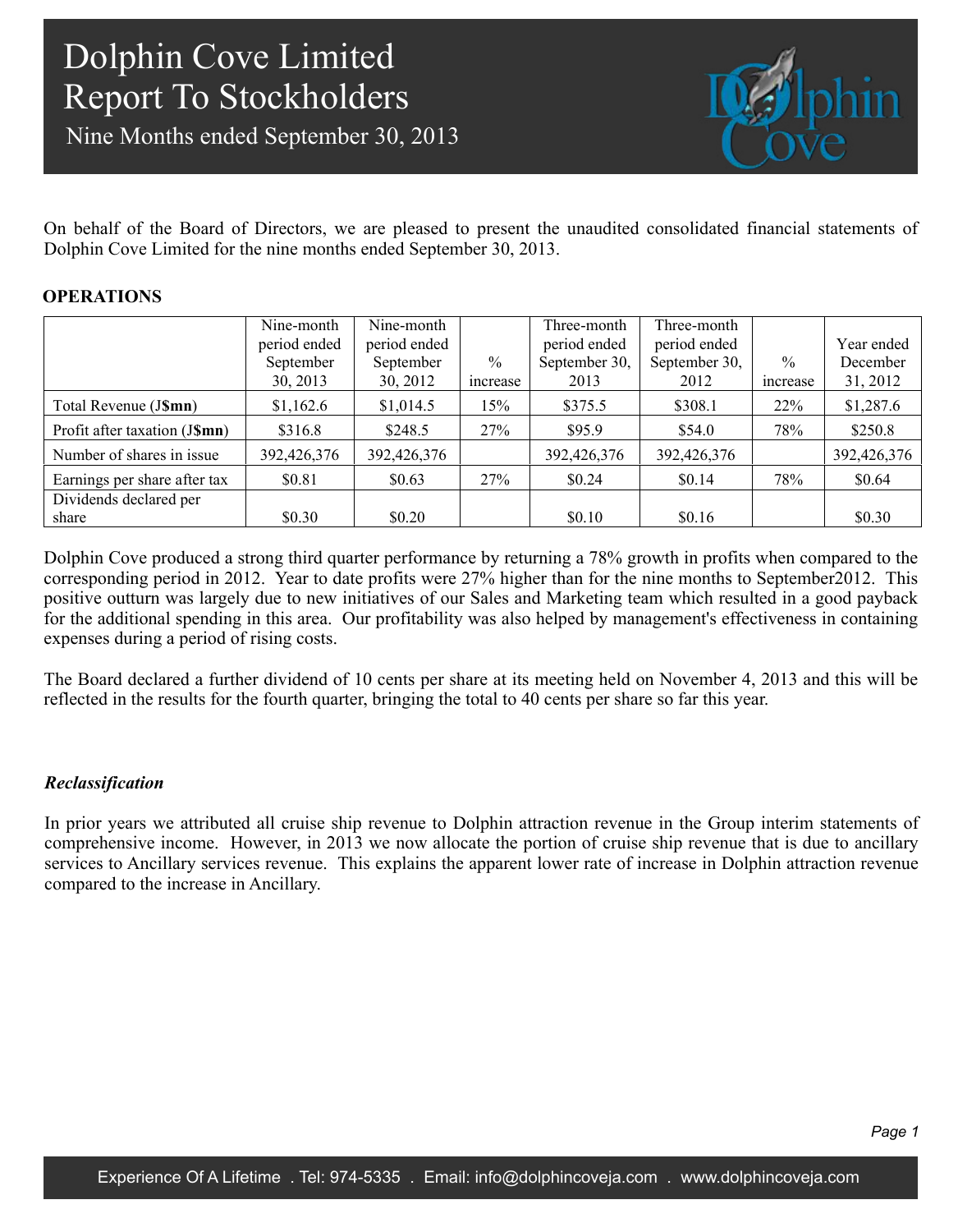Nine Months ended September 30, 2013



### **FINANCIAL POSITION**

|                          | As at     | As at     |            | As at        |            |
|--------------------------|-----------|-----------|------------|--------------|------------|
|                          | September | September | Increase/  | December 31, | Increase/  |
|                          | 30, 2013  | 30, 2012  | (decrease) | 2012         | (decrease) |
| Working Capital (J\$mn)  | \$195.0   | \$252.7   | $-23%$     | \$156.5      | 25%        |
| Fixed Assets (J\$mn)     | \$1,429.2 | \$991.2   | 44%        | \$1,058.3    | 35%        |
| Long-term debt including |           |           |            |              |            |
| current portion (J\$mn)  | \$277.1   | \$110.9   | 150%       | \$101.3      | 174%       |
| Net Assets (J\$mn)       | \$1,351.4 | \$1,182.6 | 14%        | \$1,152.4    | 17%        |
| Net assets per share     | \$3.44    | \$3.01    | 14%        | \$2.94       | 17%        |
| Market price             | \$8.45    | \$7.50    | 13%        | \$7.80       | 8%         |
| Market/Book value        | 2.45      | 2.49      | $-1\%$     | 2.66         | $-8\%$     |

The consolidated financial position of the Group is strong, showing an increasingly healthy net assets position. The increased investment in property plant and equipment and biological assets (and consequently the increase in long term debt) are in anticipation of our plans to open additional parks in other Caribbean countries in due course.

Dolphin Cove is the Caribbean's "Leading Adventure Tourist Attraction", an award conferred upon the company at the 2013 World Travel Awards: Caribbean & The Americas gala held in Antigua in September. This is the third consecutive annual honour being bestowed on Dolphin Cove at what is dubbed "The travel industry's equivalent to the Oscar's" by The Wall Street Journal, and follows on the heels of being awarded the "Attraction of the Year" by the Jamaica Hotel and Tourist Association at its awards ceremony held earlier this June.

The company remains committed to its vision of becoming the leading marine mammal attraction in the world by providing a memorable and fulfilling experience to all guests who visit our parks.

Director

Stafford Burrowes, OD Chairman and Chief Executive Officer

mmsferni **Director** 

Hon. William A. McConnell. O.J., C.D. Chairman of Audit Committee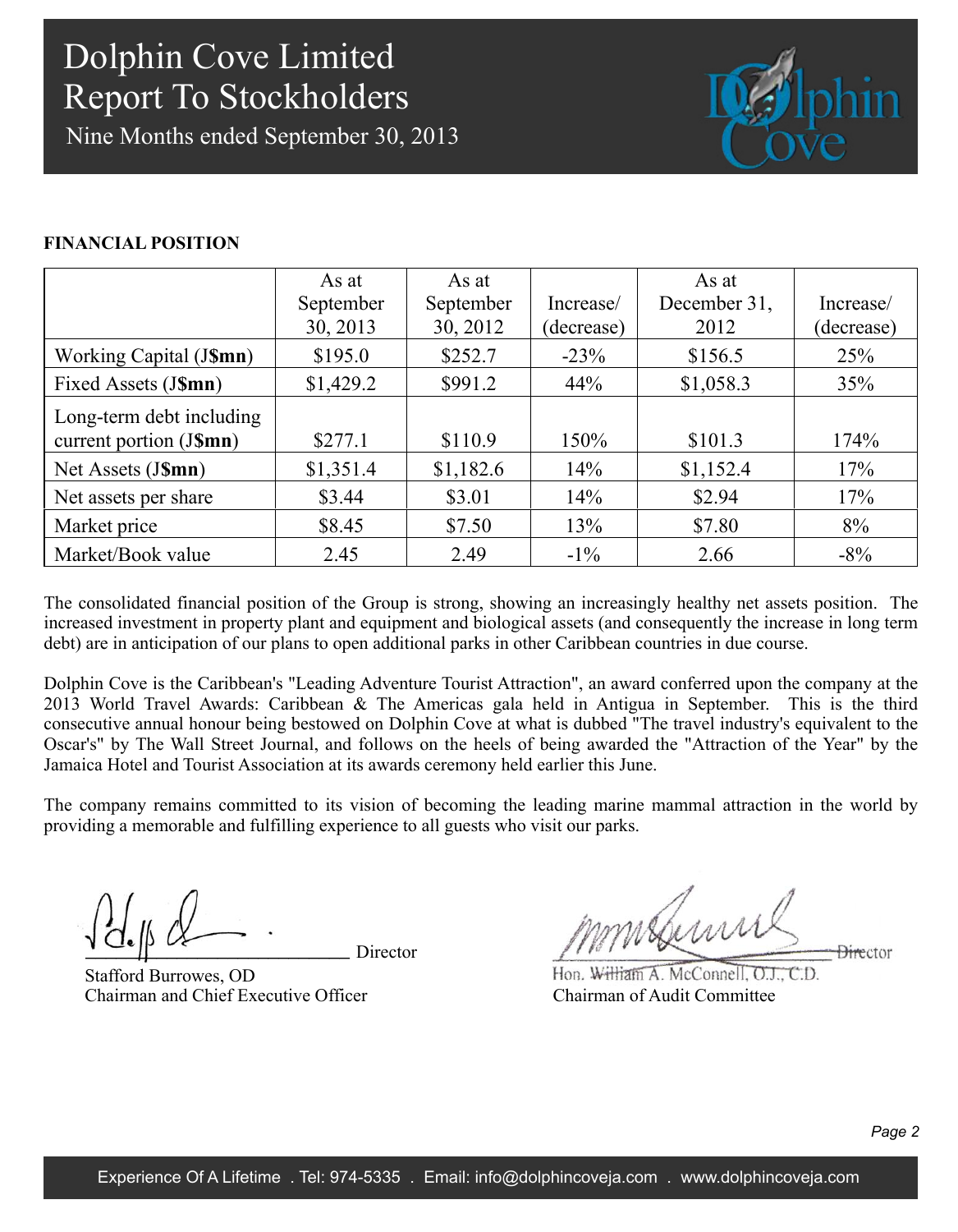Nine Months ended September 30, 2013



### **DOLPHIN COVE LIMITED**

**Group Interim Statement of Financial Position As at September 30, 2013**

|                                                          | As at                    | As at                  | As at             |
|----------------------------------------------------------|--------------------------|------------------------|-------------------|
|                                                          | September 30, 2013       | September 30, 2012     | December 31, 2012 |
|                                                          | <b>Unaudited</b>         | <b>Unaudited</b>       | <b>Audited</b>    |
| <b>CURRENT ASSETS</b>                                    |                          |                        |                   |
| Cash and cash equivalents                                | 104,494,842              | 35,368,371             | 59,263,625        |
| Securities purchased under resale agreements             |                          | 55,956,623             |                   |
| Investments                                              | 45,008,793               | 54,394,538             | 54,686,189        |
| Accounts receivable                                      | 146,324,614              | 211,974,960            | 144,134,941       |
| Due from related parties                                 | 14,140,487               | 7,696,981              | 56, 557, 537      |
| Taxation recoverable                                     | 6,083,330                | 5,056,804              | 5,663,025         |
| Inventories                                              | 42,699,034               | 34,452,655             | 25,933,853        |
|                                                          | 358,751,100              | 404,900,932            | 346,239,170       |
| NON-CURRENT ASSETS                                       |                          |                        |                   |
| Property, plant and equipment                            | 1,036,746,297            | 888, 849, 027          | 899,384,545       |
| <b>Biological</b> assets                                 | 392,407,588              | 102,337,162            | 158,899,972       |
|                                                          | 1,429,153,885            | 991,186,189            | 1,058,284,517     |
|                                                          |                          |                        |                   |
| <b>TOTAL ASSETS</b><br>\$                                | 1,787,904,985            | 1,396,087,121          | 1,404,523,687     |
|                                                          |                          |                        |                   |
| <b>CURRENT LIABILITIES</b><br>Bank overdrafts, unsecured |                          |                        | 32,755,176        |
| Short term loan                                          | 18,099,243<br>48,484,848 | 19,119,499             | 10,000,000        |
| Accounts payable and provisions                          | 75,555,968               | 73,738,723             | 90,802,506        |
|                                                          |                          |                        |                   |
| Current portion of long term loans<br>Taxation payable   | 21,580,000               | 58,643,498             | 56,219,347        |
|                                                          | 163,720,059              | 721,448<br>152,223,168 | 189,777,029       |
|                                                          |                          |                        |                   |
| NON-CURRENT LIABILITY                                    |                          |                        |                   |
| Deferred tax liability                                   | 17,232,183               | 9,022,612              | 17,232,183        |
| Long term loans                                          | 255,525,798              | 52,250,000             | 45,127,500        |
|                                                          | 272,757,981              | 61,272,612             | 62,359,683        |
|                                                          |                          |                        |                   |
| <b>SHAREHOLDERS EQUITY</b>                               |                          |                        |                   |
| Share capital                                            | 257,960,325              | 257,960,325            | 257,960,325       |
| Capital Reserve                                          | 351,729,563              | 344,965,907            | 351,729,563       |
| <b>Retained Earnings</b>                                 | 741,737,057              | 579,665,109            | 542,697,087       |
|                                                          | 1,351,426,945            | 1,182,591,341          | 1,152,386,975     |
|                                                          |                          |                        |                   |
| TOTAL SHAREHOLDERS'                                      |                          |                        |                   |
| <b>EQUITY AND LIABILITIES</b><br>\$                      | 1,787,904,985            | 1,396,087,121          | 1,404,523,687     |

Approved by the Board of Directors and signed on its behalf by:

 $\forall$   $\overline{C}$   $\downarrow$   $\beta$   $\alpha$   $\rightarrow$   $\qquad$  Director Stafford Burrowes, O.D.

 $\frac{1}{2}$ 

Hon. William A. McConnell, O.J., C.D.

*Page 3*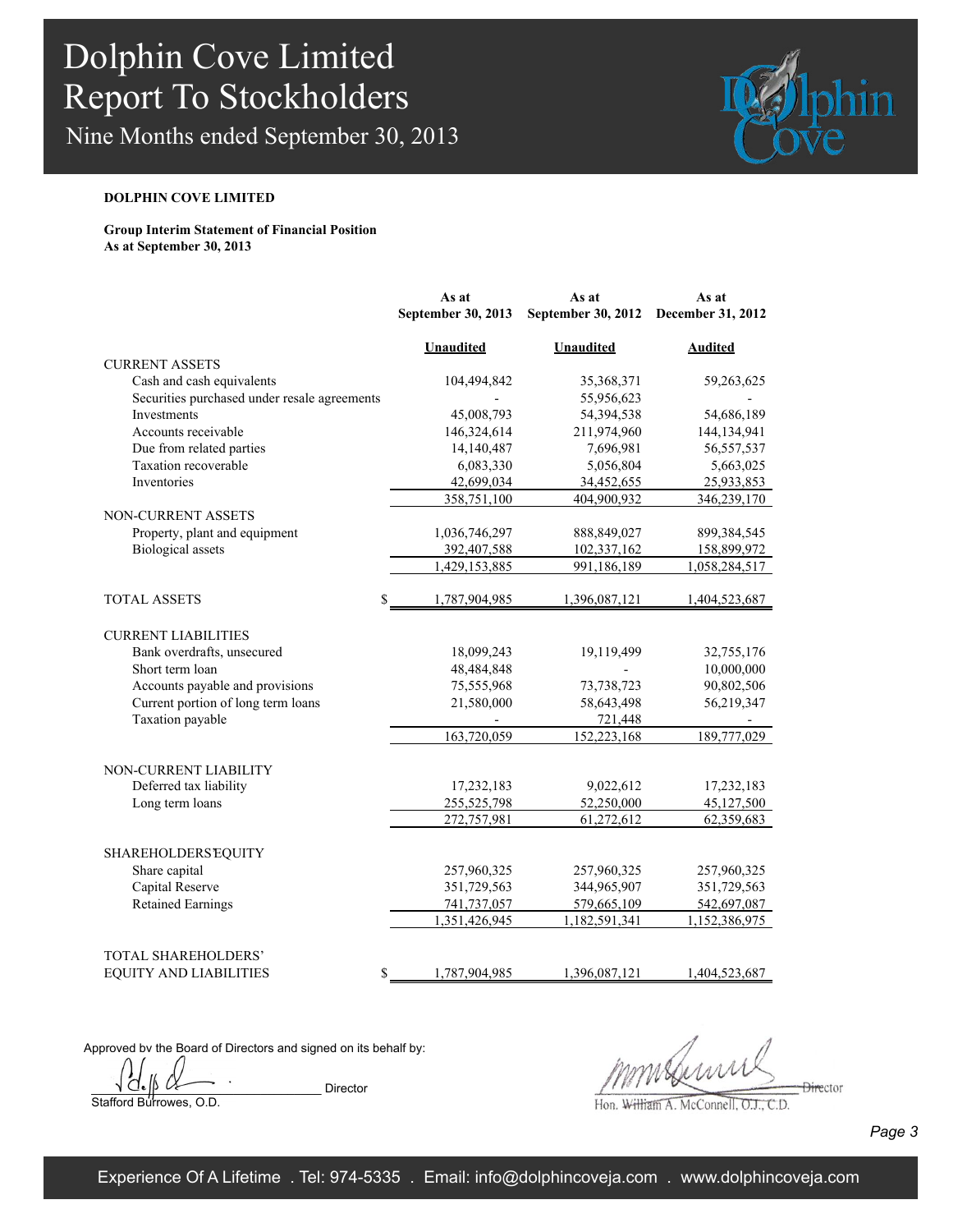Nine Months ended September 30, 2013



#### **DOLPHIN COVE LIMITED**

**Group Interim Statement of Comprehensive Income Nine months ended September 30, 2013**

|                                                                        | <b>Nine-Months</b><br><b>Ended</b><br>September 30, 2013<br><b>Unaudited</b> | <b>Nine Months</b><br><b>Ended</b><br>September 30, 2012<br>Unaudited |        | <b>Three Months</b><br><b>Ended</b><br>September 30, 2013<br>Unaudited | <b>Three Months</b><br><b>Ended</b><br>September 30, 2012<br><b>Unaudited</b> |        | Year<br><b>Ended</b><br>December 31, 2012<br><b>Audited</b> |
|------------------------------------------------------------------------|------------------------------------------------------------------------------|-----------------------------------------------------------------------|--------|------------------------------------------------------------------------|-------------------------------------------------------------------------------|--------|-------------------------------------------------------------|
| <b>OPERATING REVENUE:</b>                                              |                                                                              |                                                                       |        |                                                                        |                                                                               |        |                                                             |
| Dolphin attraction revenue                                             | 748,873,875                                                                  | 692,628,985                                                           | $\ast$ | 249,108,458                                                            | 201,023,195                                                                   | $\ast$ | 868,440,153                                                 |
| Less: Direct costs of dolphin attraction                               | 67,761,828<br>681,112,047                                                    | 69,220,840<br>623,408,145                                             |        | 16,722,603<br>232,385,855                                              | 21,957,950<br>179,065,245                                                     |        | 91,869,922<br>776,570,231                                   |
|                                                                        |                                                                              |                                                                       |        |                                                                        |                                                                               |        |                                                             |
| Ancillary services revenue<br>Less: Direct costs of ancillary services | 411,383,503                                                                  | 321,390,185                                                           | $\ast$ | 126,270,840                                                            | 106,765,617                                                                   | $\ast$ | 418,198,719                                                 |
|                                                                        | 54,614,663<br>356,768,840                                                    | 46,805,556<br>274,584,629                                             |        | 16,835,707<br>109,435,133                                              | 15,844,741<br>90,920,876                                                      |        | 65,740,017<br>352,458,702                                   |
| Gross profit                                                           | 1,037,880,887                                                                | 897,992,774                                                           |        | 341,820,988                                                            | 269,986,121                                                                   |        | 1,129,028,933                                               |
| Other income                                                           | 2,367,290                                                                    | 500,032                                                               |        | 130,131                                                                | 287,078                                                                       |        | 924,285                                                     |
|                                                                        | 1,040,248,177                                                                | 898,492,806                                                           |        | 341,951,119                                                            | 270, 273, 199                                                                 |        | 1,129,953,218                                               |
| <b>OPERATING EXPENSES:</b><br>Selling                                  | 317,296,261                                                                  | 271,039,760                                                           | *      | 106,144,794                                                            | 76,612,792                                                                    | $\ast$ | 328,745,119                                                 |
| Other operations                                                       | 214,112,607                                                                  | 195,787,308                                                           | $\ast$ | 73,471,541                                                             | 71,206,842                                                                    | $\ast$ | 292,494,669                                                 |
| Administrative                                                         | 181,283,683                                                                  | 162,648,266                                                           |        | 56,646,969                                                             | 59,344,473                                                                    |        | 233,876,051                                                 |
|                                                                        | 712,692,551                                                                  | 629,475,334                                                           |        | 236, 263, 304                                                          | 207,164,107                                                                   |        | 855,115,839                                                 |
| Profit before finance income and costs                                 | 327,555,626                                                                  | 269,017,472                                                           |        | 105,687,815                                                            | 63,109,092                                                                    |        | 274,837,379                                                 |
| Finance income                                                         | 1,788,368                                                                    | 6,545,166                                                             | $\ast$ | 1,648,219                                                              | 3,435,601                                                                     |        | 3,892,443                                                   |
| Finance cost                                                           | (12, 575, 166)                                                               | (27,016,131)                                                          |        | (11, 451, 995)                                                         | (12, 540, 767)                                                                |        | (13,813,966)                                                |
| Profit before taxation                                                 | 316,768,828                                                                  | 248,546,507                                                           |        | 95,884,039                                                             | 54,003,926                                                                    |        | 264,915,856                                                 |
| Taxation                                                               |                                                                              |                                                                       |        |                                                                        |                                                                               |        | 14,094,731                                                  |
| Profit for the period                                                  | \$<br>316,768,828                                                            | 248,546,507                                                           |        | 95,884,039                                                             | 54,003,926                                                                    |        | 250,821,125                                                 |

Other Comprehensive Income

Deffered tax on revalued buildings 6,485,207

Fair value appreciation /(depreciaton) of available -for- sale investments. 278,449

Total comprehensive income 257,584,781

\* The figures for these captions in Q3 2012 have been adjusted for comparative purposes to conform with the current classification of certain components of revenues and expenses

6,763,656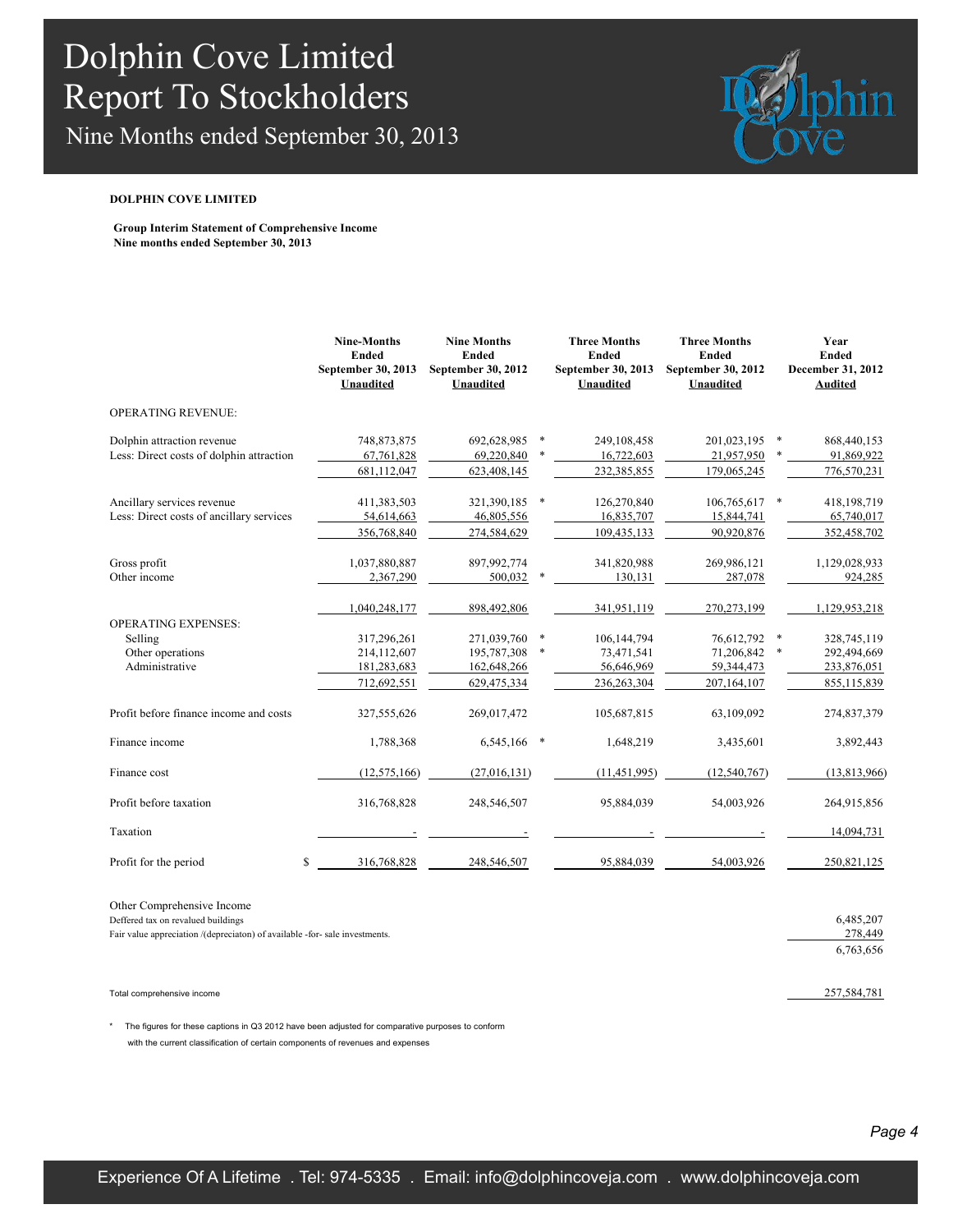Nine Months ended September 30, 2013



### **DOLPHIN COVE LIMITED**

**Group Interim Statement Changes in Stockholder's Equity**

**Nine months ended September 30, 2013**

|                                                                                                                                  | <b>Nine Months</b><br>Ended<br>September 30, 2013<br><b>Unaudited</b> | <b>Nine Months</b><br>Ended<br><b>September 30, 2012</b><br><b>Unaudited</b> | Year<br>Ended<br><b>December 31, 2012</b><br><b>Audited</b> |
|----------------------------------------------------------------------------------------------------------------------------------|-----------------------------------------------------------------------|------------------------------------------------------------------------------|-------------------------------------------------------------|
| Balances at beginning of period                                                                                                  | \$<br>1,152,386,975                                                   | 1,012,551,098                                                                | 1,012,551,098                                               |
| Transactions recorded directly in equity:                                                                                        |                                                                       |                                                                              |                                                             |
| Dividends                                                                                                                        | (117,728,858)                                                         | (78, 506, 264)                                                               | (117,748,904)                                               |
| Deffered tax on revalued buildings<br>Fair Value depn. of available -for- sale investments<br>Profit for the period, being total |                                                                       |                                                                              | 6,485,207<br>278,449                                        |
| comprehensive income:                                                                                                            | \$<br>316,768,828                                                     | 248,546,507                                                                  | 250,821,125                                                 |
| Balance at end of period                                                                                                         | \$<br>1,351,426,945                                                   | 1,182,591,341                                                                | 1,152,386,975                                               |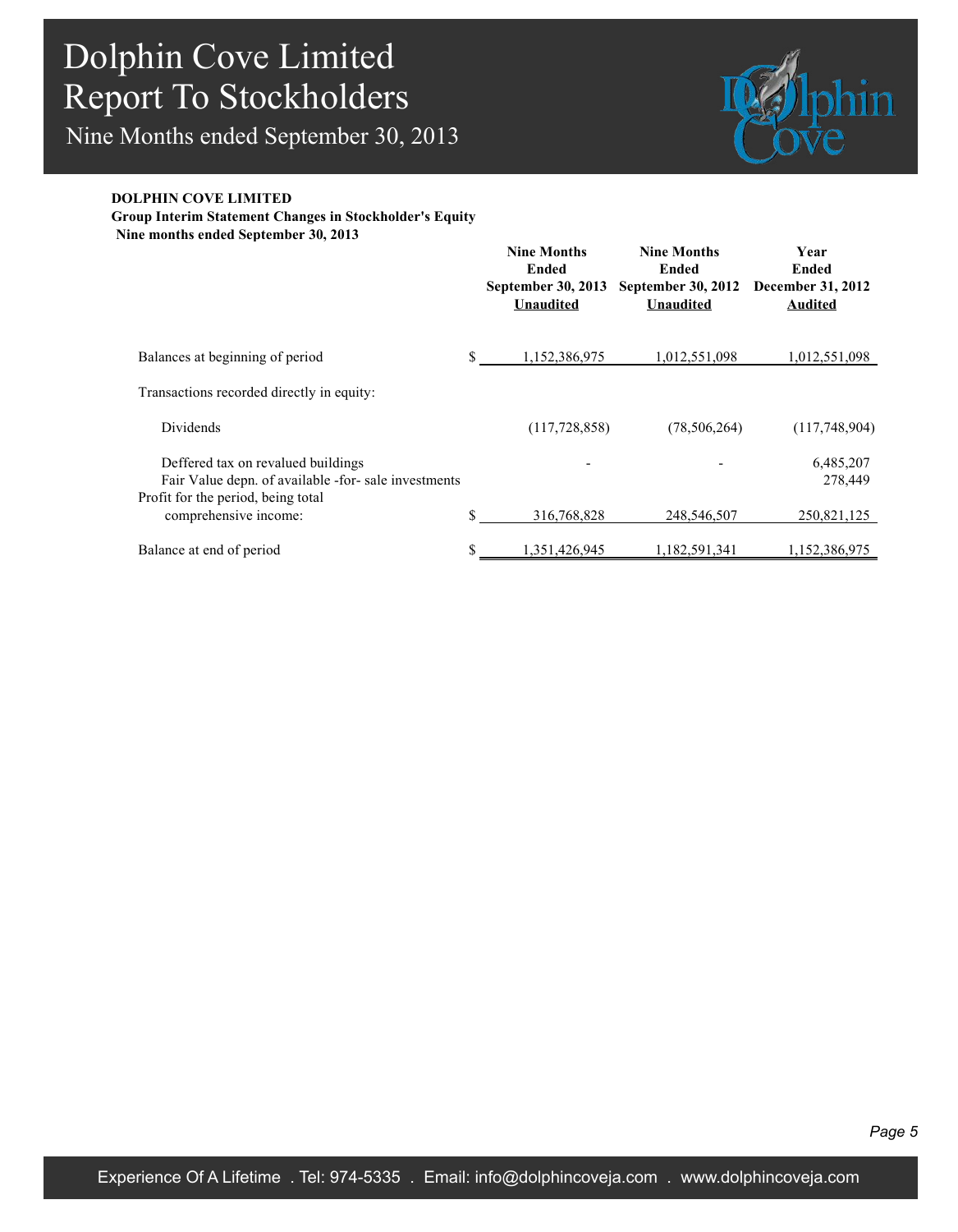Nine Months ended September 30, 2013



### **DOLPHIN COVE LIMITED**

### **Group Interim Statement of Cash Flows Nine months ended September 30, 2013**

|                                                         | <b>Nine Months</b><br><b>Ended</b><br>September 30, 2013<br><b>Unaudited</b> | <b>Nine Months</b><br><b>Ended</b><br>September 30, 2012<br><b>Unaudited</b> | Year<br><b>Ended</b><br>December 31, 2012<br><b>Audited</b> |
|---------------------------------------------------------|------------------------------------------------------------------------------|------------------------------------------------------------------------------|-------------------------------------------------------------|
| CASH FLOWS FROM OPERATING ACTIVITIES                    |                                                                              |                                                                              |                                                             |
| Profit for the period                                   | 316,768,828                                                                  | 248,546,507                                                                  | 250,821,125                                                 |
| Adjustments for:                                        |                                                                              |                                                                              |                                                             |
| Depreciation and amortisation                           | 33,463,640                                                                   | 23,932,404                                                                   | 33,942,762                                                  |
| Adjustment to property plant & equipment                |                                                                              |                                                                              | 248,000                                                     |
| Loss on disposal of property, plant and equipment       | 4,882,935                                                                    |                                                                              |                                                             |
| Interest income                                         | (1,829,473)                                                                  | (3,102,515)                                                                  | (3,892,443)                                                 |
| Interest expense                                        | 12,856,794                                                                   | 11,238,899                                                                   | 18,942,673                                                  |
| Tax expense                                             |                                                                              |                                                                              | 14,094,731                                                  |
| Operating profit before changes in working capital      | 366, 142, 724                                                                | 280,615,295                                                                  | 314,156,848                                                 |
| Accounts receivable                                     | (2,323,994)                                                                  | (47, 632, 106)                                                               | 20,207,913                                                  |
| Inventories                                             | (16, 765, 181)                                                               | (9,458,077)                                                                  | (939, 275)                                                  |
| Accounts payable and provisions                         | (17,666,798)                                                                 | 9,584,546                                                                    | 19,218,191                                                  |
| Due from/to related parties, net                        | 42,417,050                                                                   | (1,800,456)                                                                  | (50,678,912)                                                |
| Cash generated from operations                          | 371,803,801                                                                  | 231,309,202                                                                  | 301,964,765                                                 |
| Interest paid                                           | (10, 436, 534)                                                               | (11, 238, 899)                                                               | (11,512,536)                                                |
| Income tax paid/withheld                                | (420, 305)                                                                   | (156, 193)                                                                   | (883, 815)                                                  |
| Net cash provided by operating activities               | 360,946,962                                                                  | 219,914,110                                                                  | 289,568,414                                                 |
| CASH FLOWS FROM INVESTING ACTIVITIES                    |                                                                              |                                                                              |                                                             |
| Interest received                                       | 1,963,794                                                                    | 3,102,515                                                                    | 3,892,443                                                   |
| Securities purchased under resale agreements            |                                                                              | 7,602,313                                                                    | 63,558,935                                                  |
| Investments                                             | 9,677,396                                                                    |                                                                              | (13,202)                                                    |
| Additions to property, plant and equipment              | (166, 869, 801)                                                              | (85,937,613)                                                                 | (103, 882, 361)                                             |
| Proceeds from disposal of property, plant and equipment | 2,157,000                                                                    |                                                                              |                                                             |
| Additions to biological assets                          | (244, 503, 142)                                                              | (1,613,504)                                                                  | (61,007,540)                                                |
| Net cash provided/(used) by investing activities        | (397, 574, 753)                                                              | (76, 846, 289)                                                               | (97, 451, 725)                                              |
| CASH FLOWS FROM FINANCING ACTIVITIES                    |                                                                              |                                                                              |                                                             |
| Short term loan received/repaid                         | 38,484,848                                                                   |                                                                              | 10,000,000                                                  |
| Dividends paid                                          | (117, 728, 858)                                                              | (78, 506, 264)                                                               | (117,748,904)                                               |
| Long term liabilities received, net of repayment        | 175,758,951                                                                  | (86, 466, 161)                                                               | (96,012,812)                                                |
| Net cash (used)/provided by financing activities        | 96,514,941                                                                   | (164, 972, 425)                                                              | (203, 761, 716)                                             |
| Net increase in cash resources                          | 59,887,150                                                                   |                                                                              |                                                             |
| Cash resources at beginning of the period               | 26,508,449                                                                   | (21,904,604)<br>38,153,476                                                   | (11, 645, 027)                                              |
| CASH RESOURCES AT END OF PERIOD<br>\$                   | 86,395,599                                                                   | 16,248,872                                                                   | <u>38,153,476</u><br>26,508,449                             |
|                                                         |                                                                              |                                                                              |                                                             |
| Comprising:                                             |                                                                              |                                                                              |                                                             |
| Cash and cash equivalents                               | 104,494,842                                                                  | 35,368,371                                                                   | 59,263,625                                                  |
| Bank overdrafts, unsecured                              | (18,099,243)                                                                 | (19, 119, 499)                                                               | (32, 755, 176)                                              |
| \$                                                      | 86,395,599                                                                   | 16,248,872                                                                   | 26,508,449                                                  |

*Page 6*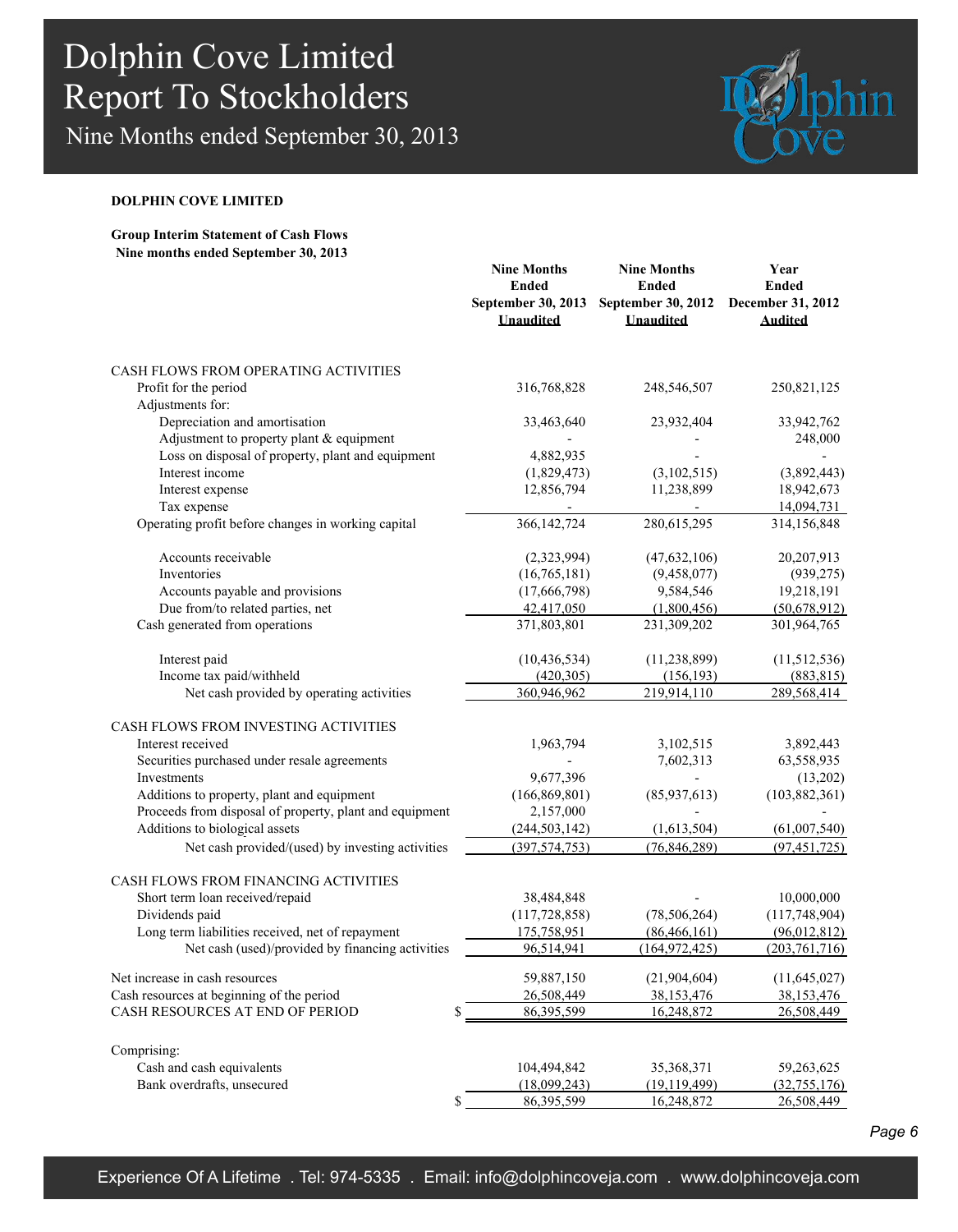Nine Months ended September 30, 2013

.



#### **DOLPHIN COVE LIMITED**

### **Selected Explanatory Notes Nine-months ended September 30, 2013**

#### Basis of preparation

These condensed interim consolidated financial statements have been prepared in accordance with accounting policies set out in note 2 to the audited consolidated financial statement for the year ended December 31, 2012 which have been consistently applied from period to period.

#### Segment information

|                                | Nine month period to September 30, 2013 |                        |                      |                        |  |  |  |
|--------------------------------|-----------------------------------------|------------------------|----------------------|------------------------|--|--|--|
| Reportable segment assets      | Ocho Rios<br>1,599,405,861              | Hanover<br>316,332,449 | Other<br>242,874,442 | Total<br>2,158,612,753 |  |  |  |
| Capital expenditure            | 25,381,620                              | 830,822                | 140,657,359          | 166,869,801            |  |  |  |
| Reportable segment liabilities | 427,717,665                             | 139,594,639            | 206,456,362          | 773,768,666            |  |  |  |

|                                |   | Year ended December 31, 2012 |             |             |               |  |  |  |
|--------------------------------|---|------------------------------|-------------|-------------|---------------|--|--|--|
|                                |   | Ocho Rios                    | Hanover     | Other       | Total         |  |  |  |
| Reportable segment assets      |   | 1,297,772,891                | 321,104,070 | 101,542,962 | 1,720,419,923 |  |  |  |
| Capital expenditure            |   | 22,780,137                   | 14,183,685  | 66,918,539  | 103,882,361   |  |  |  |
| Reportable segment liabilities | S | 239,223,705                  | 229,118,087 | 66,274,014  | 534,615,806   |  |  |  |

|                                       | Nine month period to September 30, 2013 |               |             |                |  |  |
|---------------------------------------|-----------------------------------------|---------------|-------------|----------------|--|--|
|                                       | Ocho Rios                               | Hanover       | Other       | Total          |  |  |
| Gross revenue from external customers | \$<br>874,617,214                       | 273,752,801   | 92,432,653  | 1,240,802,668  |  |  |
| Finance Income                        | \$<br>5,868,540                         | 48,776        |             | 5,917,316      |  |  |
| Finance cost                          | \$<br>(14,450,342)                      | (2, 248, 747) | (5,025)     | (16, 704, 114) |  |  |
| Depreciation and amortization         | \$<br>(27,032,133)                      | (5, 142, 053) | (1,289,454) | (33, 463, 640) |  |  |
| Segment Profit/Loss                   | \$<br>201,103,629                       | 84,751,828    | 30,913,370  | 316,768,828    |  |  |

|                                       | Nine month period to September 30, 2012 |                        |                     |                        |  |  |
|---------------------------------------|-----------------------------------------|------------------------|---------------------|------------------------|--|--|
| Gross revenue from external customers | \$<br>Ocho Rios<br>762,487,878          | Hanover<br>238,473,666 | Other<br>65,835,857 | Total<br>1,066,797,402 |  |  |
| Finance Income                        | \$<br>17,717,953                        |                        |                     | 17,717,953             |  |  |
| Finance cost                          | \$<br>(24, 863, 294)                    | (13, 325, 624)         |                     | (38, 188, 918)         |  |  |
| Depreciation and amortization         | \$<br>(17, 338, 478)                    | (5,056,685)            | (1,537,241)         | (23, 932, 404)         |  |  |
| Segment profit after tax              | \$<br>175,919,056                       | 73,647,478             | (1,020,027)         | 248,546,507            |  |  |